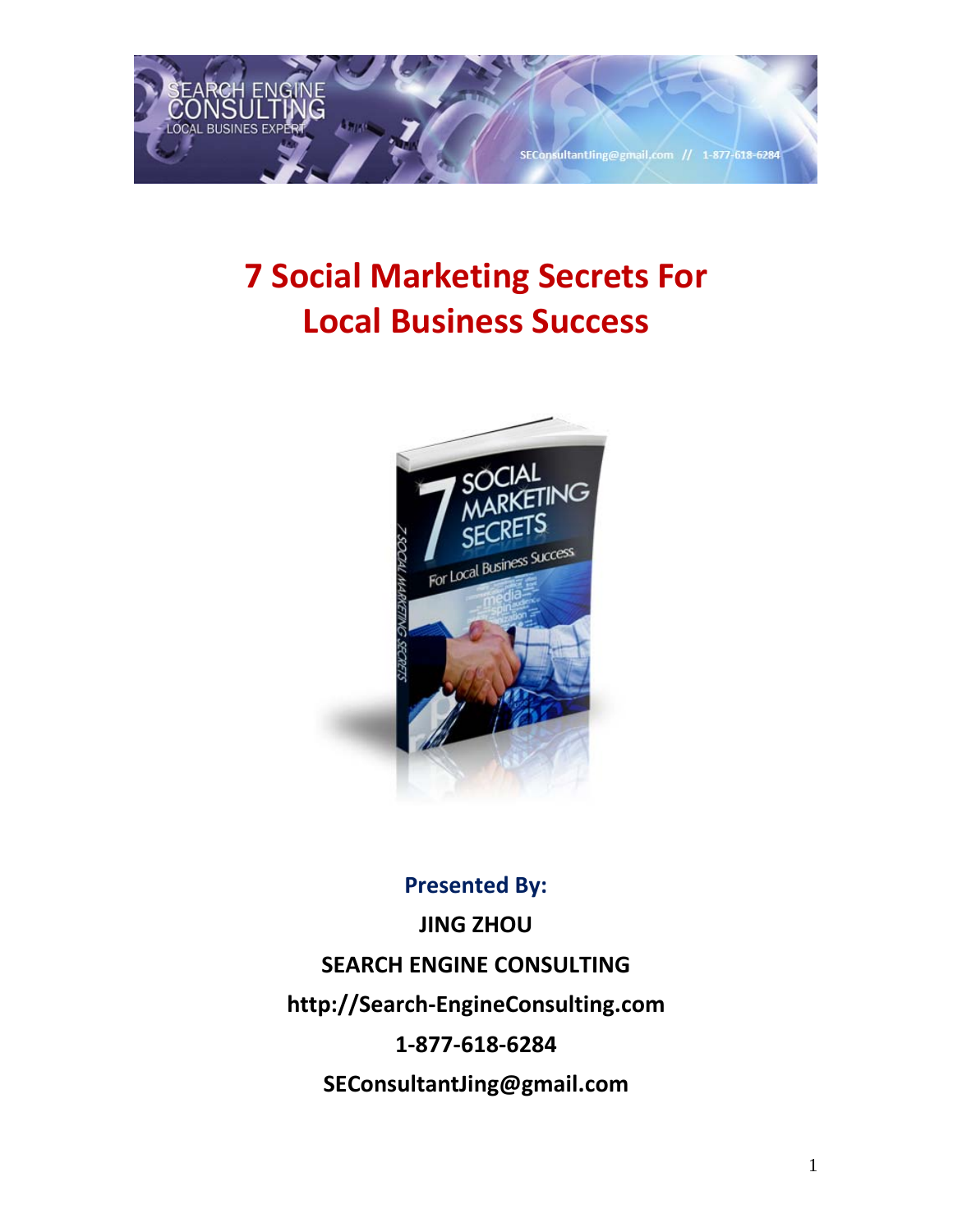

### **Table of Contents**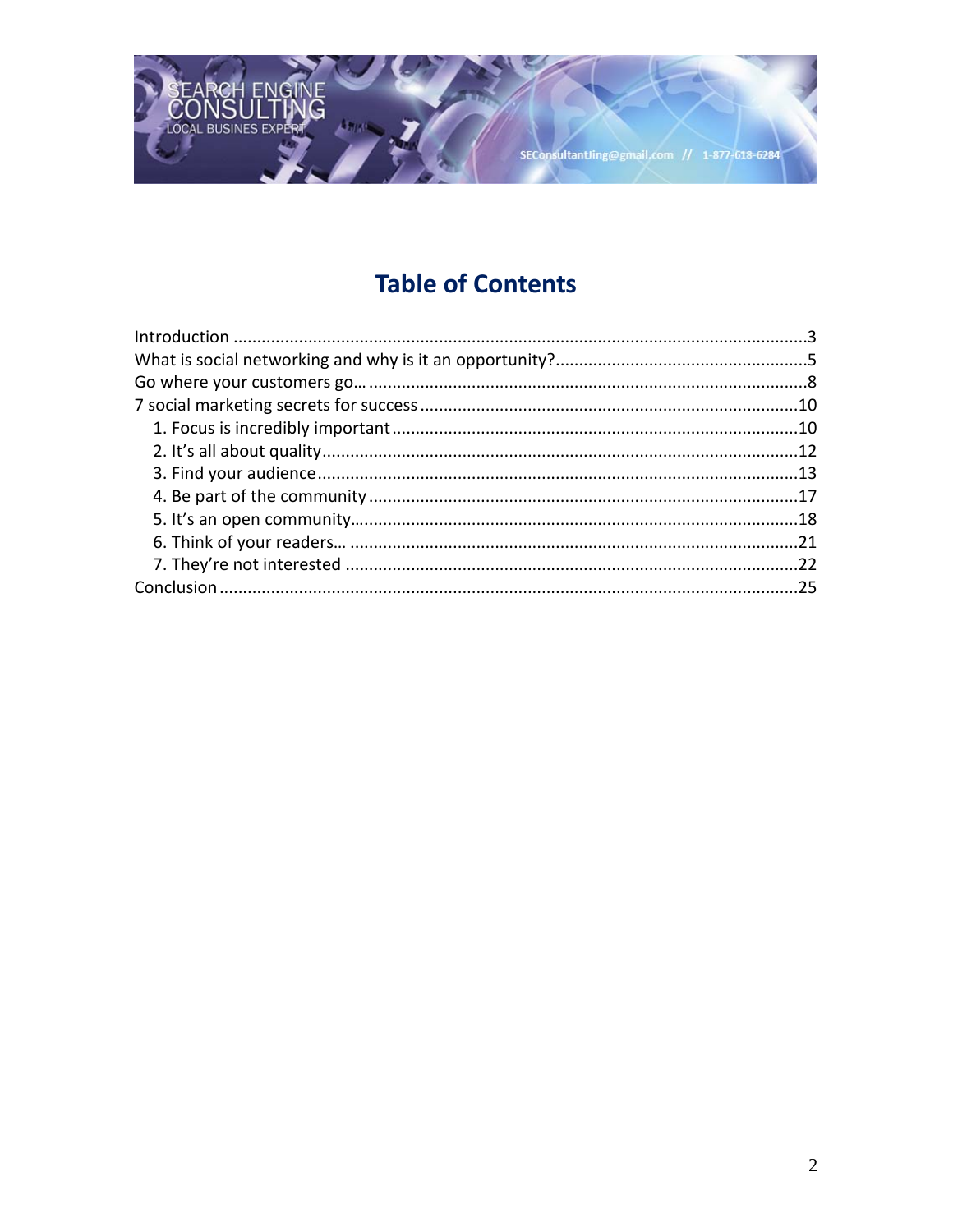<span id="page-2-0"></span>

### **Introduction**



If you run your own local business, you probably don't need me to tell you just how important it is to get the message out about what you do to as many people in your area or neighborhood as possible.

After all, simple logic suggests that the more people there are who are aware of the existence of your business and (more importantly) why they should deal with you, the more profit and success you will enjoy.

For this reason, a large degree of local business success is dependent on your ability to spread information about what you do, where you are and the like as far and as wide as you possibly can throughout your business catchment area.

There are many ways of doing this, with newspapers, Yellow Pages advertising and other well known local advertising resources like these immediately springing to mind.

But, what about the power of the internet?

Are you currently using the World Wide Web to promote your local business?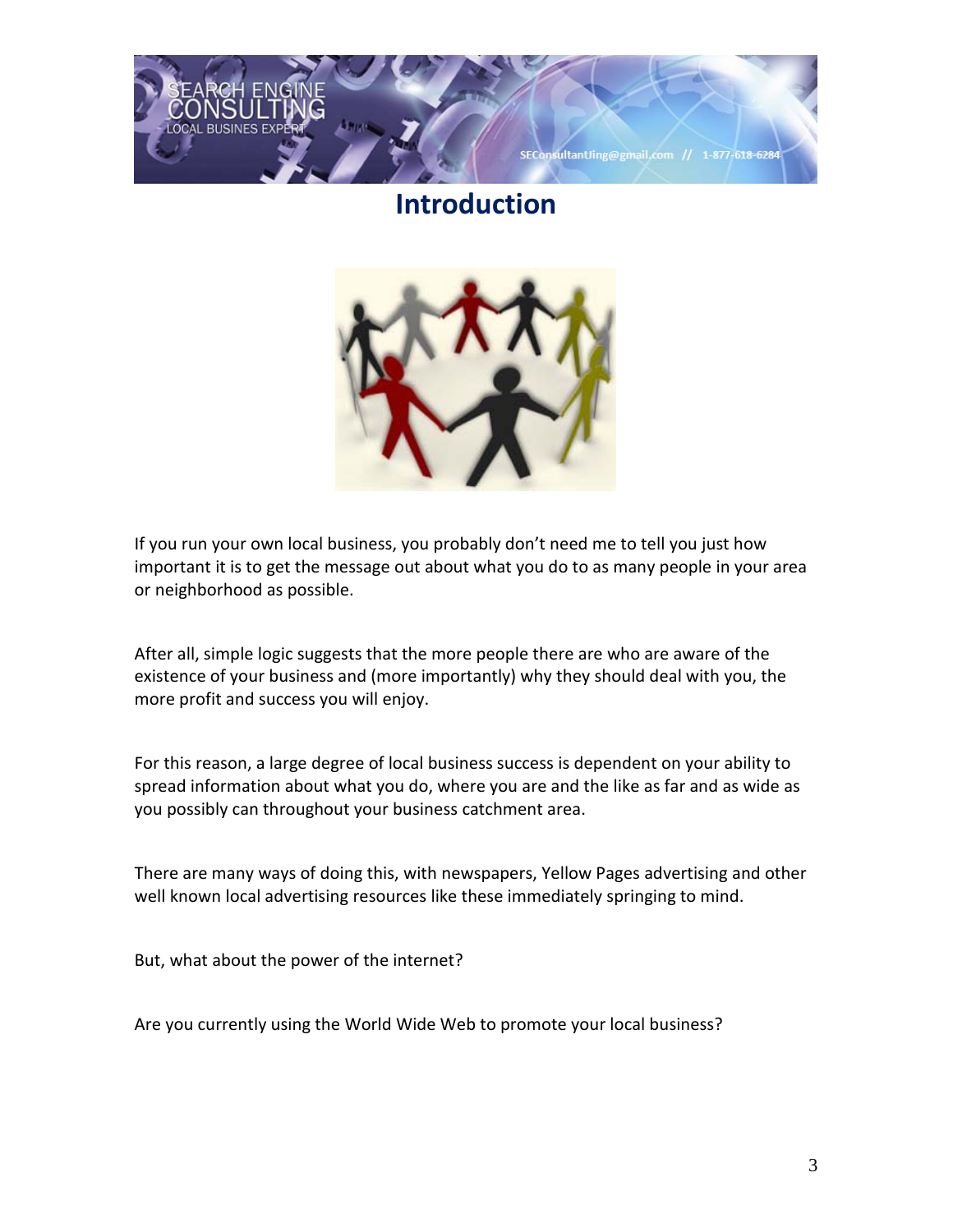

If not, maybe it's because all you ever hear about is the fact that the net is a Global marketplace and you're not so interested in being Global?

If so, forget the Global element for a moment.

Yes, the net does represent a universal business medium but it is also an incredibly powerful local business tool as well.

And the one net-based local business resource that you truly cannot ignore is what is known as social marketing.

In this short guide, you're going to discover exactly what social marketing is and why it's important.

In particular, you are about to discover why you must start including 'being social' in your marketing mix as soon as you can if you don't want to fall a long way behind your local rivals.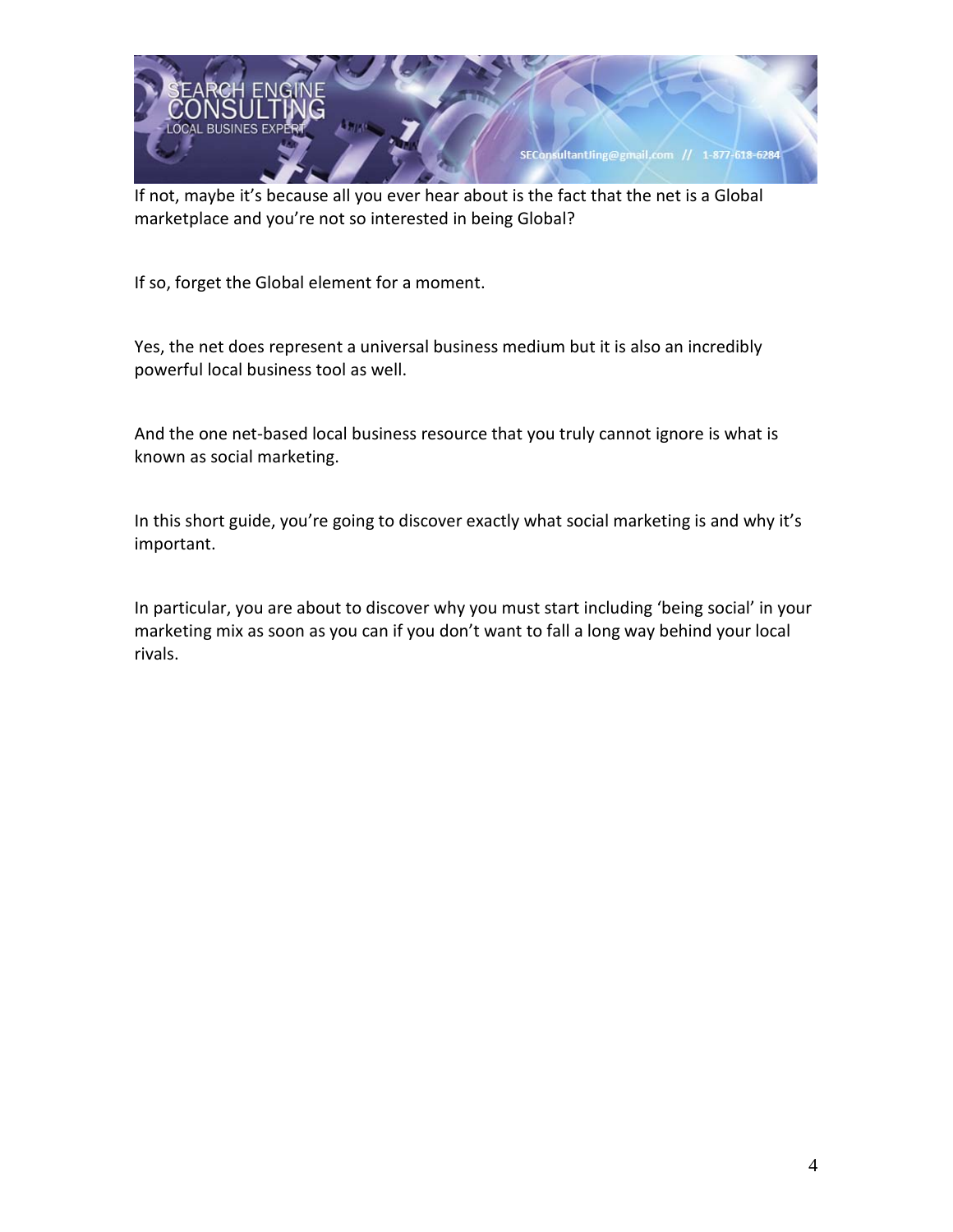

## <span id="page-4-0"></span>**What is Social Networking and Why is It An Opportunity?**

Over the past few years, the net has changed. Whereas it was a one-way information disseminating tool in the early days, it's now all about two-way communication, online 'conversations' on both a global and local level.

In other words, the net has become an incredibly vibrant social venue, with the growth driven by the explosion in popularity of networking sites like [Facebook](http://www.facebook.com/) (now the 2nd most popular website on the planet after the mighty Google!), [Twitter,](http://twitter.com/about) [MySpace](http://www.myspace.com/) and [LinkedIn.](http://www.linkedin.com/)



All of these allow ordinary people to 'chat' and network with others online in the same way as they once chatted by telephone (if there were distances involved) or over the garden fence when there weren't.

These sites all have the ability to connect millions of like-minded people together as the fact that Facebook alone attracts nearly 450 million visitors to the site each and every month clearly indicates.

Of course, this is a global audience but you can be absolutely certain that a percentage of these people live within stone-throwing distance of the place where you transact business every day.

In short, social networking is a fantastic communication channel that enables your business to promote what you are doing on a local basis to prospects and customers in your local neighborhood, area or region.

There are many different ways that social networking lends itself to getting the word out about your business activities to an ever-increasing audience.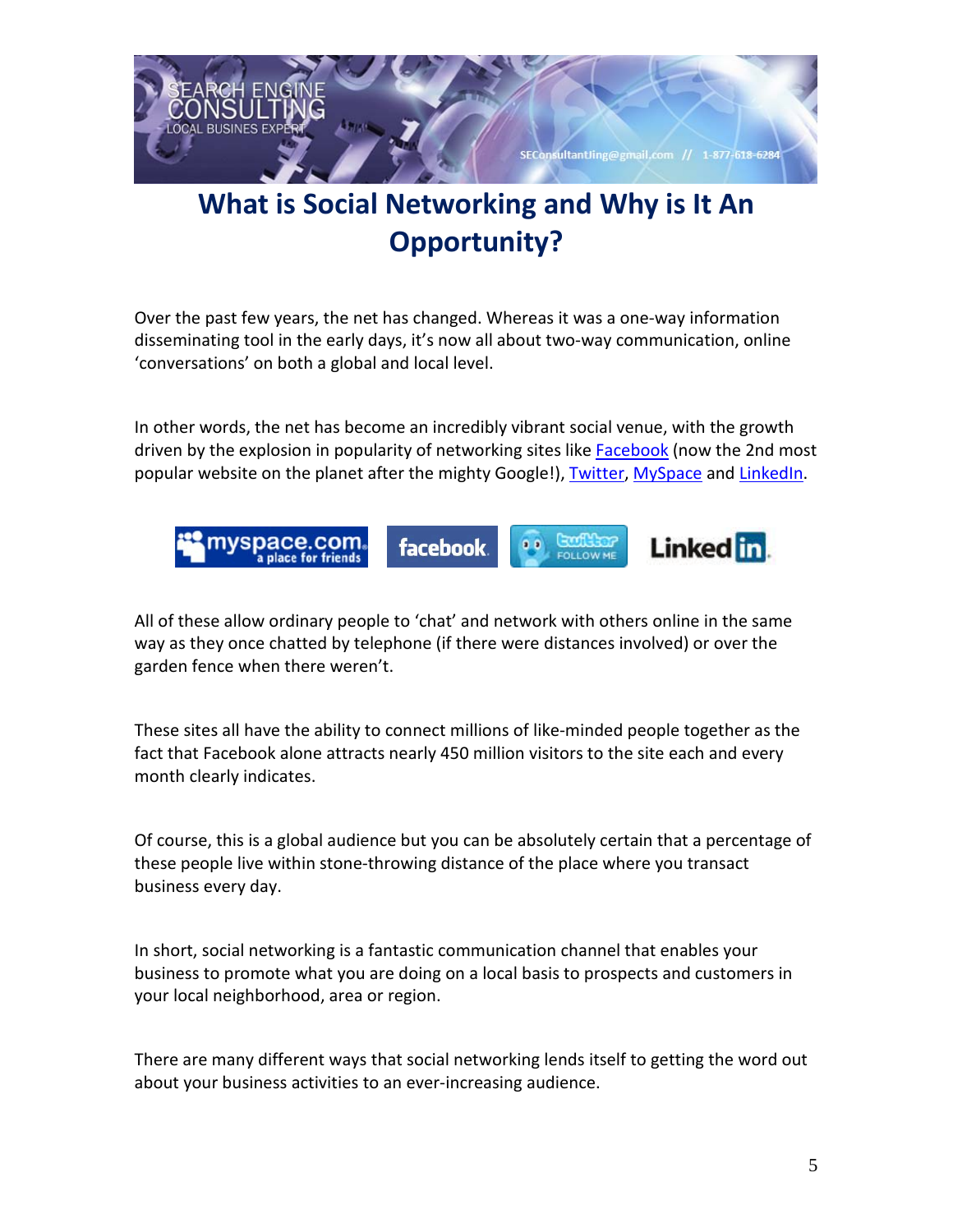

Some of these involve your business reasonably directly, but not all do.

As an example of keeping in touch with your audience directly, many businesses use social networking to keep prospects and customers abreast of the latest company developments.

Dell is a great case in point (they now have a social marketing division) and look how [much money](http://mashable.com/2009/12/08/dell-twitter-sales/) social networking made for them in 2009.

However, even when you are not directly involved, social networking can expand and develop your business.

As an example, it allows your most loyal customers to form small groups or networks where details of the latest offers and it deals that you have can be passed from one customer to another without any need for you to be involved.

These people are also an excellent source of testimonials or endorsements for your business as well.

Another example of how social networking can benefit your business indirectly is the fact that your employees can use social networking to stay in touch with one another when away from the office, factory or store. This allows your employees to remain more aware of what is going on within your business and it helps to encourage bonding and teamwork as well.

There is no doubt that irrespective of what kind of business you run, social networking should be an integral part of the structure of the way you work every day.

If you are not taking advantage of this opportunity, you are missing out to a massive degree as you will begin to discover in the next chapter.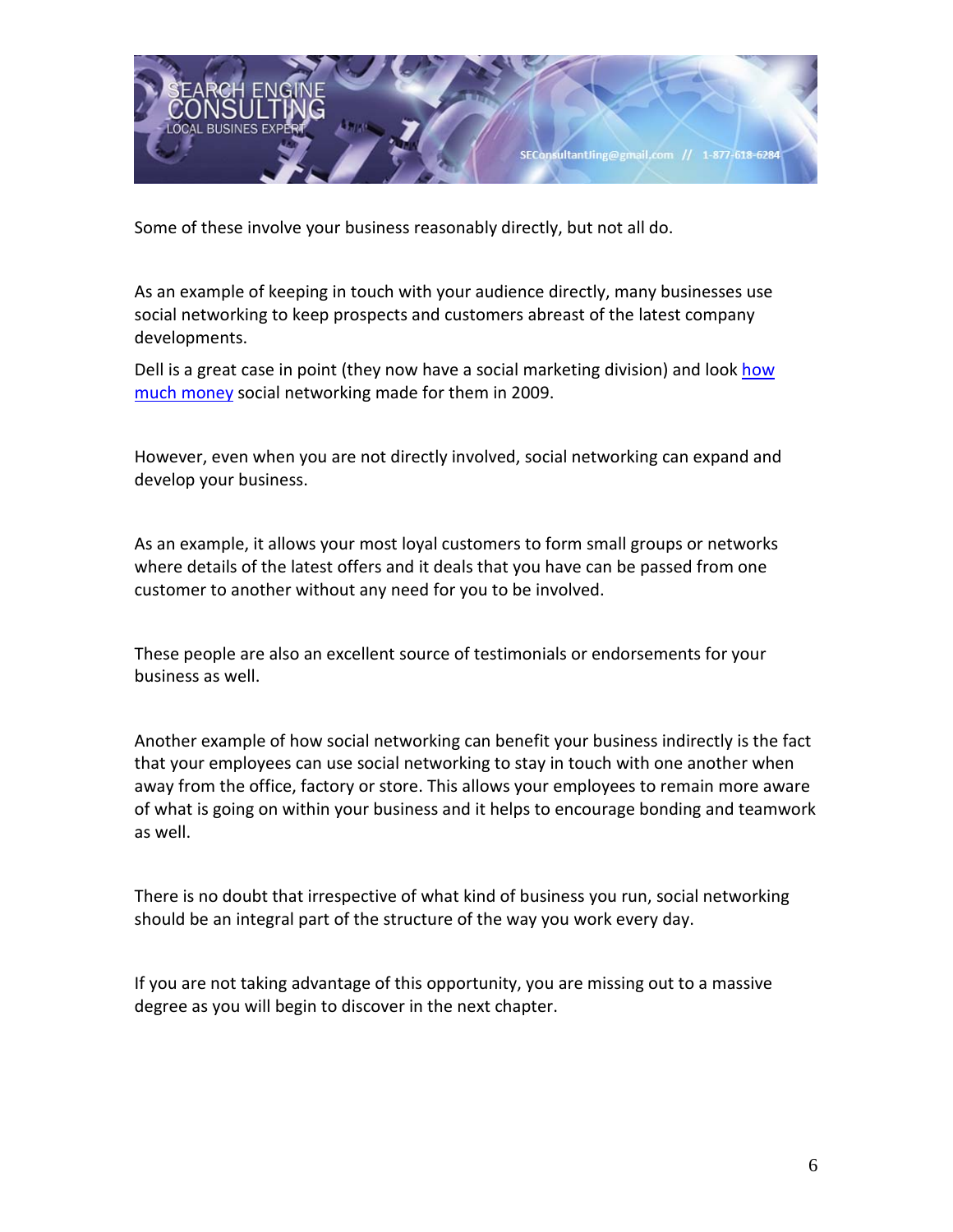

Before then however, here is one crucial factor that clearly differentiates social networking as a business promotion tool from other forms of marketing such as local newspaper advertising, company details in Yellow Pages and the like.

You pay hard cash for advertising.

You do not however pay a penny to use social networking to introduce information about your business to an ever-expanding audience.

With any of the social networks, you can keep prospects and customers abreast of everything that is happening within your business and doing so is completely cost free.

For instance, if you have an upcoming special event, you can broadcast information about it to your prospects and customers or you can keep them updated with your latest special offers.

All without spending any money at all!

To give you some idea of how powerful this is, you could in theory send information about your products or services to 450,000,000 people over the next month via Facebook and it would not cost you one single penny.

It is understood that if you run a local business, there would be little point in broadcasting to such a huge global audience but it does give you some idea of the marketing power of social networking.

To make the point even more forcibly, think of it the other way round.

Imagine how much it would cost you to advertise to 450m people using newspaper advertising or how long it would take to send every one of these people a flyer through the mail $\omega$ .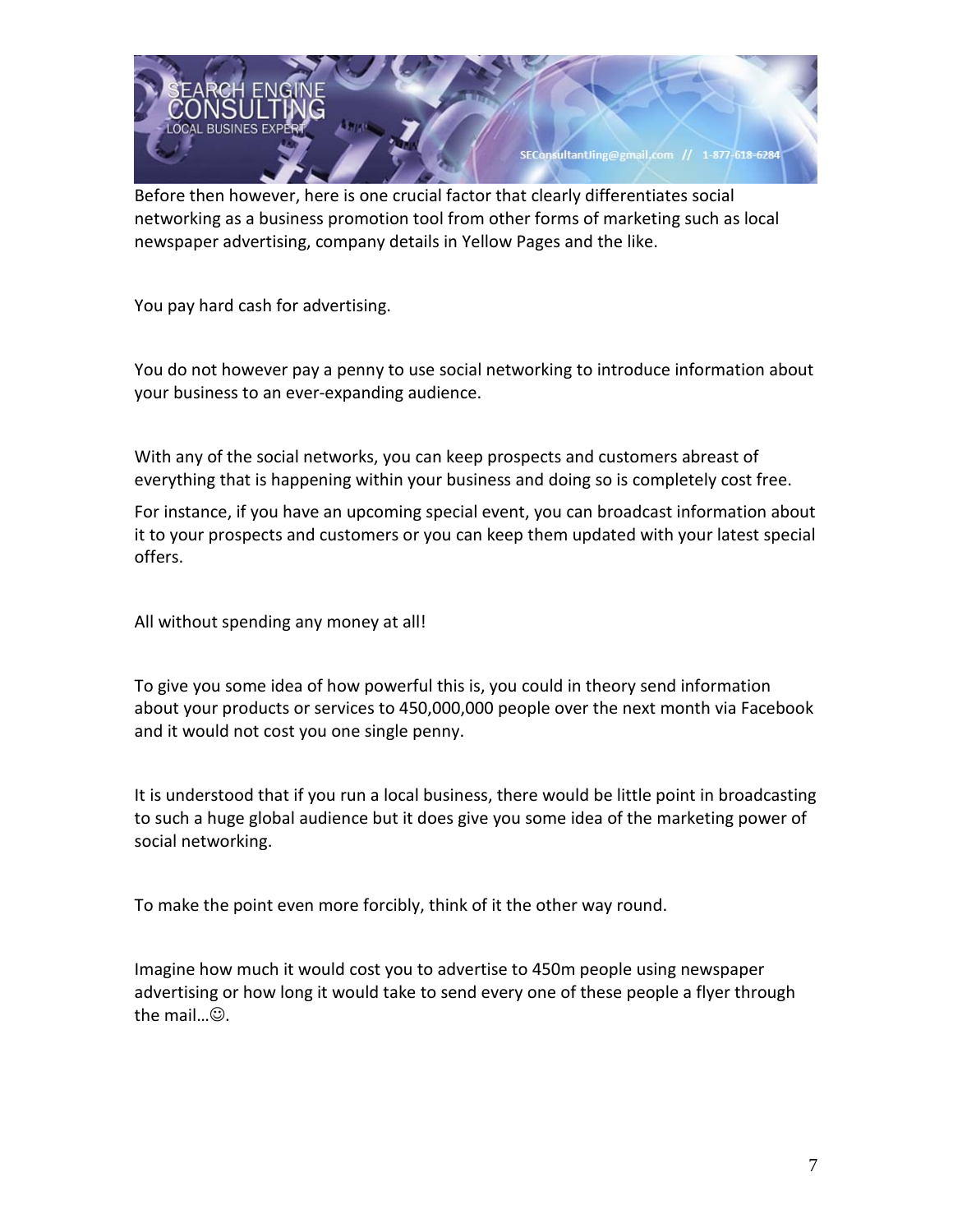

### **Go Where Your Customers Go…**

<span id="page-7-0"></span>At the time of writing, every social network that I know of – and there are literally hundreds of them with new ones popping up every day – is completely free to sign up for.

From the perspective of your business, this is obviously a good thing but it is also one of the factors that has encouraged so many people to become such active social networkers.

In effect therefore, by using social networking as part of your promotional activities, you are stepping into a virtual world that is densely populated with people who could one day be your prospects and customers if they are not already.

The power and reach of social networking is truly phenomenal and it is becoming an increasingly important aspect of business and marketing.

For example, recent research in the USA suggests that some 70% of adults use social online resources on a regular basis.

In addition, 33% of respondents admitted that they used social networks to see what other users had to say about particular products and/or services before making their final buying decision.

In other words, around one in three of the people surveyed openly admitted that evidence provided by other social network users helped them to decide whether to buy or not.

The meaning of these statistics is something that you cannot afford to ignore. They should shout one fact at you extremely loud and clear.

Your prospects and customers are using social networking increasingly regularly and you cannot afford to let your business fall behind.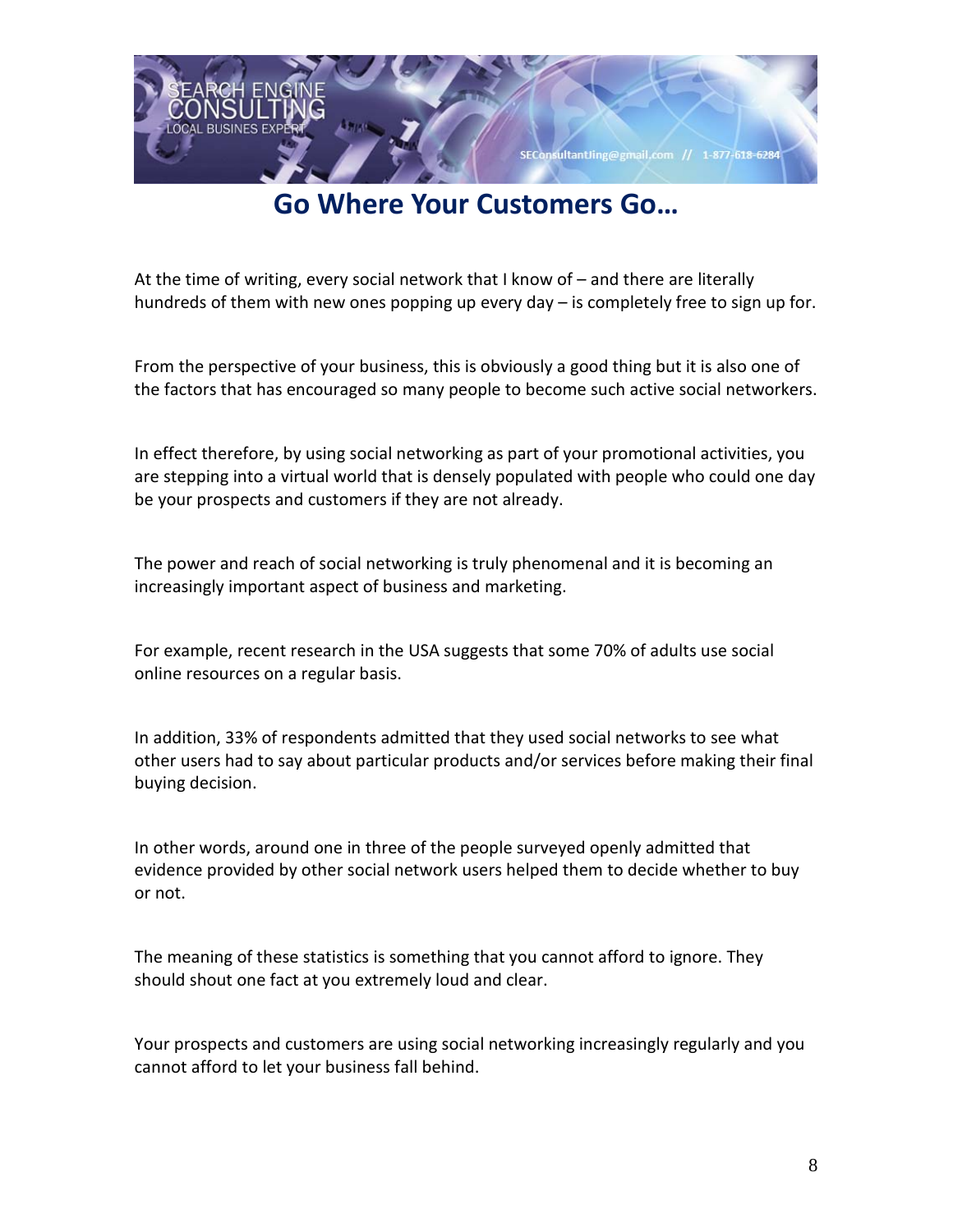

In effect, if you choose to embrace social networking as part of your long-term local business development plans now, you can easily dominate your local marketplace. If however you ignore this growing tide, it is undoubtedly going to cost you and your business a great deal.

Okay, now you fully understand why social networking is so important, let's begin to look at the promised 7 social marketing 'secrets' that you must grasp if you are to make the most of this almost unprecedented opportunity.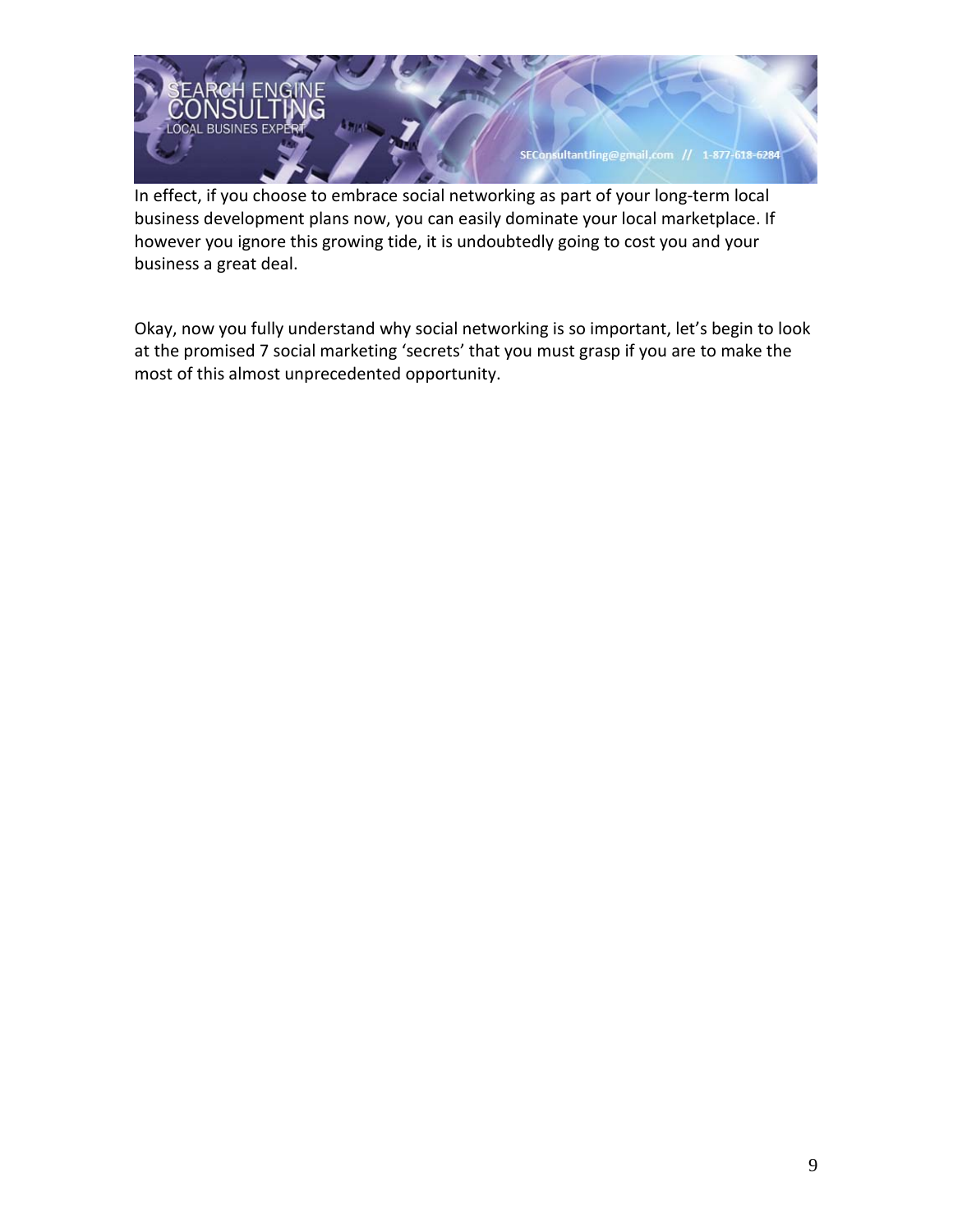

### <span id="page-9-1"></span><span id="page-9-0"></span>**7 Social Marketing Secrets For Success**

**Secret #1: Focus is incredibly important**



There are hundreds of social networking sites currently operating on the net, with many new ones cropping up daily. Most of the major sites are incredibly popular whereas there are many others that almost no one has ever heard of that enjoy very few users or visitors.

Even so, the fact that there are so many social sites makes it far too easy to spend way too much time on your social marketing efforts.

One thing that many regular social network users will tell you is that using sites like these quickly becomes addictive and that hours can easily pass by entirely unnoticed when you are socially engaged.

This is something you cannot allow to happen.

Consequently, you must stay focused on the marketing aspect of your social involvement. You must also limit your social networking activity to just a handful of the top networking sites to prevent things getting out of hand.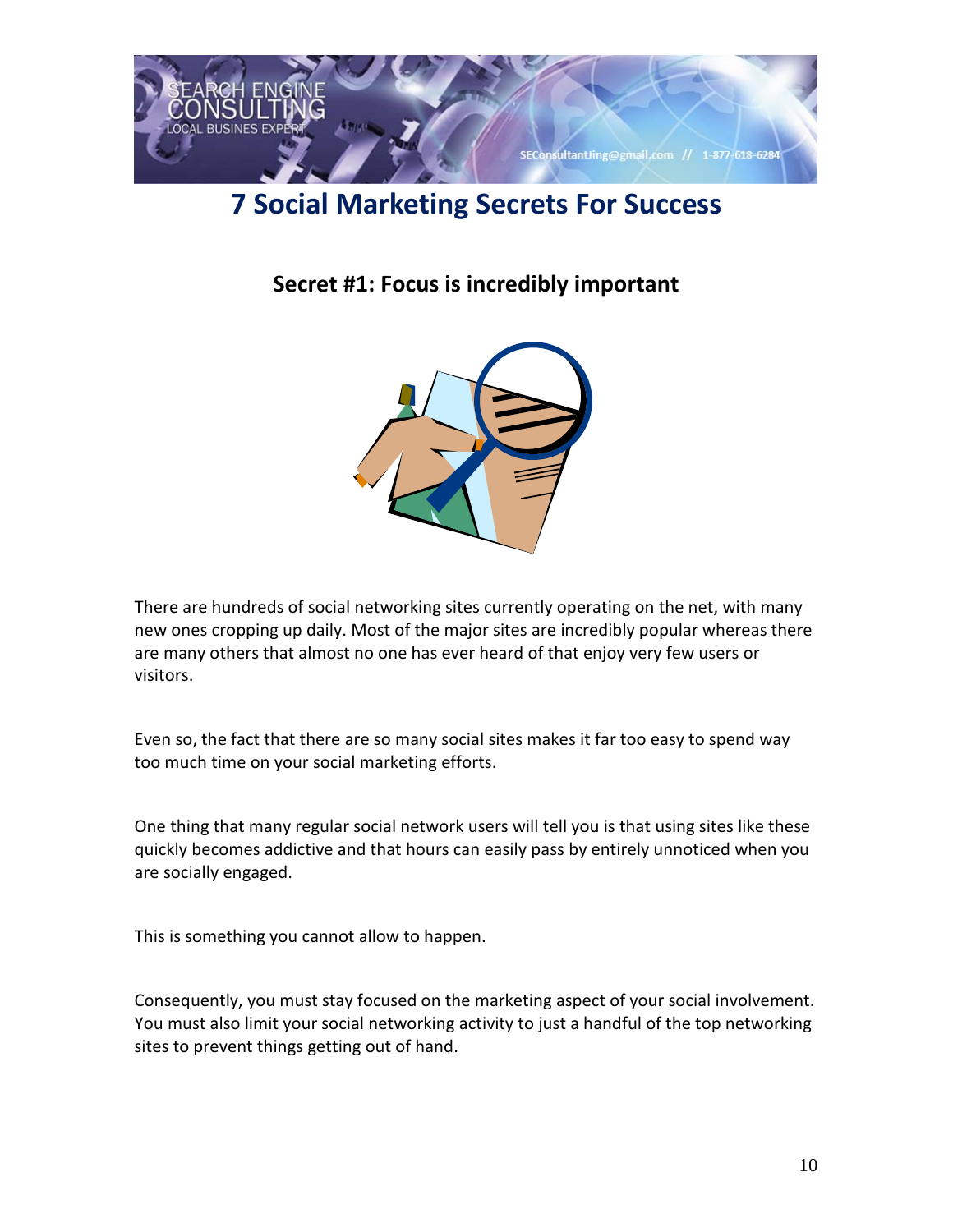

As far as business networking is concerned, LinkedIn has long been considered the crème de la crème because its primary function is to connect business people with one another.

It is therefore a notable player in the business networking marketplace, one through which many people make valuable new business contacts or even find work or a job.

In terms of building relationships with other local business owners, LinkeIn is therefore definitely a site with which you should be registered and on which you should be participating.

Once you have your free membership sorted out (you can upgrade your membership, but it is not strictly necessary), you may be surprised how many other local business people you will meet through the site.

If your operation is primarily focused on providing business-to-business (B2B) products or services, LinkedIn is probably the networking resource that is going to expand your business most effectively and profitably.

If however you are primarily interested in the business-to-consumer (B2C) market place, Facebook, Twitter and MySpace will be the social resources that offer the greatest scope for business expansion and development.

With social sites, the basic concept of networking is that you add friends or followers to your account. Each site calls them something different but the central idea is always the same.

When you add friends, the majority will reciprocate by adding your name to their friends list which means that every time you post new information to the site, it will be delivered directly to them.

Nevertheless, you cannot get involved in too many sites at the same time.

What you should do instead is start off with the top level social sites highlighted previously to see which are the most effective networking resources in your market.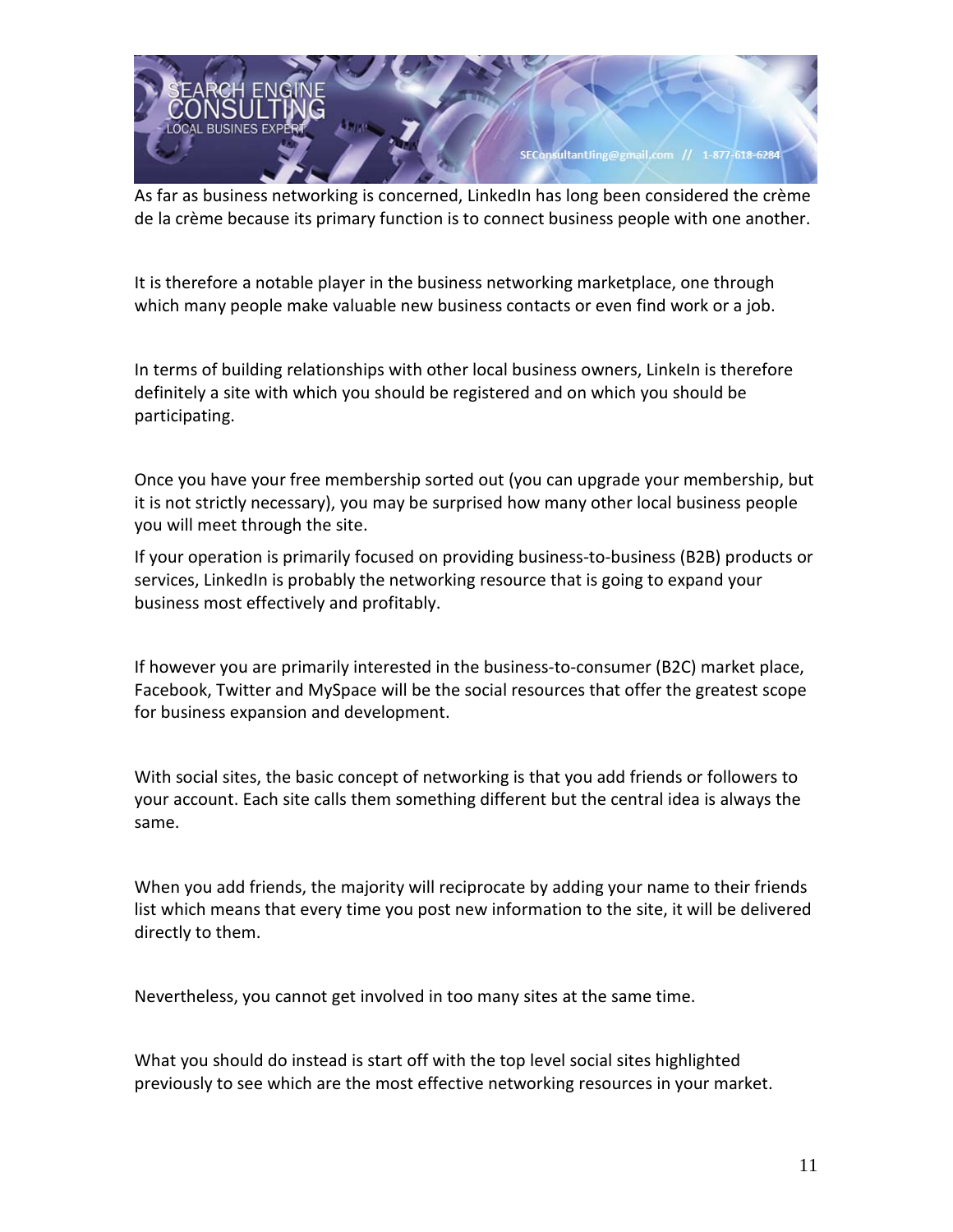

Once you have identified what works best for you, narrow your efforts to focus on those sites.

At the same time, pay considerably less attention to resources that will ultimately have less benefit for you and your business.

#### **Secret #2: It's all about quality**

<span id="page-11-0"></span>Leading on from the first idea in this chapter, even if you limit your social networking activity to just a handful of sites, it is still easy to become overwhelmed if you try to get involved too much or too often.

The thing to remember with social networking as a business development tool is that it is all about providing quality to your prospects and customers rather than quantity.

It is far more beneficial (and ultimately profitable) to post valuable information to a social site once or twice a day instead of adding facile, useless comments every 15 minutes.

Even before this however, it is essential that you identify the answers to a handful of critical questions that will ultimately dictate how you develop your social marketing strategy.

The first and most obvious question that you have to answer is, why are you using social networking in the first place? What is the ultimate objective of getting involved in social sites?

For example, is your primary aim to raise the profile of your business in your local neighborhood or is there something new happening with your business that you want to create a buzz about?

It might on the other hand be that are you trying to build a list of local contacts or it could be about branding your business.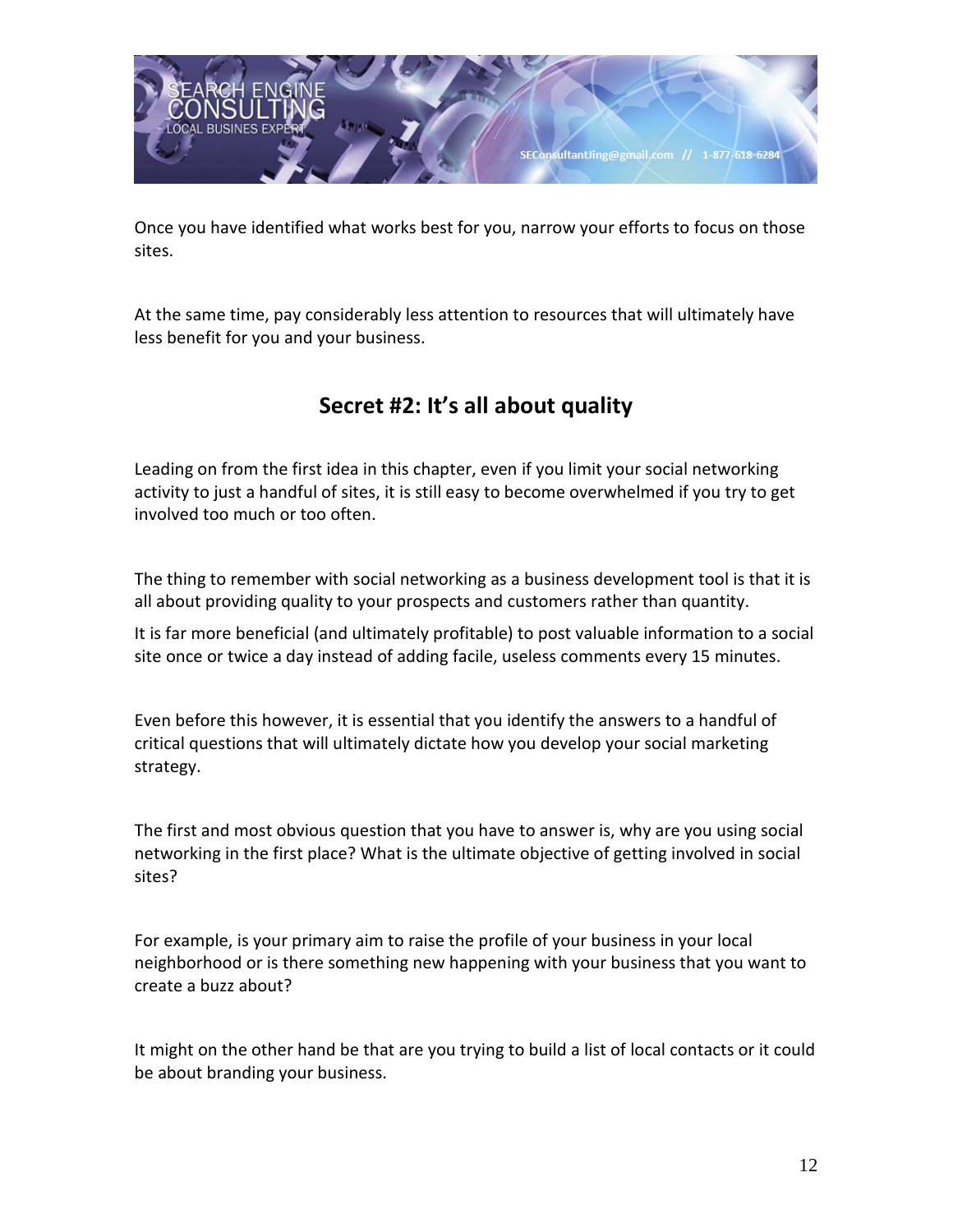

You must know what you want to achieve because it is only after you have established an objective that you can build your social network in a way that helps you achieve these aims.

At the same time, you should never forget that most social sites (with the possible exception of LinkedIn) are not primarily designed to be business resources.

As '*social*' networking suggests, Facebook, Twitter and MySpace are mainly intended to be sites through which members can build social relationships with others. In effect therefore, it's all about socializing and business comes a very distant second (if it comes anywhere at all).

This means that whilst you can use social sites to develop your business, you must do so by developing relationships before you consider doing anything else.

There cannot for example be any 'sniff' of selling or marketing as there might be if you were advertising in a local newspaper.

When you use a social site, relationship building must always come first.

<span id="page-12-0"></span>It is only after you have established a relationship with your followers or friends that you can start to introduce business into the picture with any hope of success.

#### **Secret #3: Find your audience**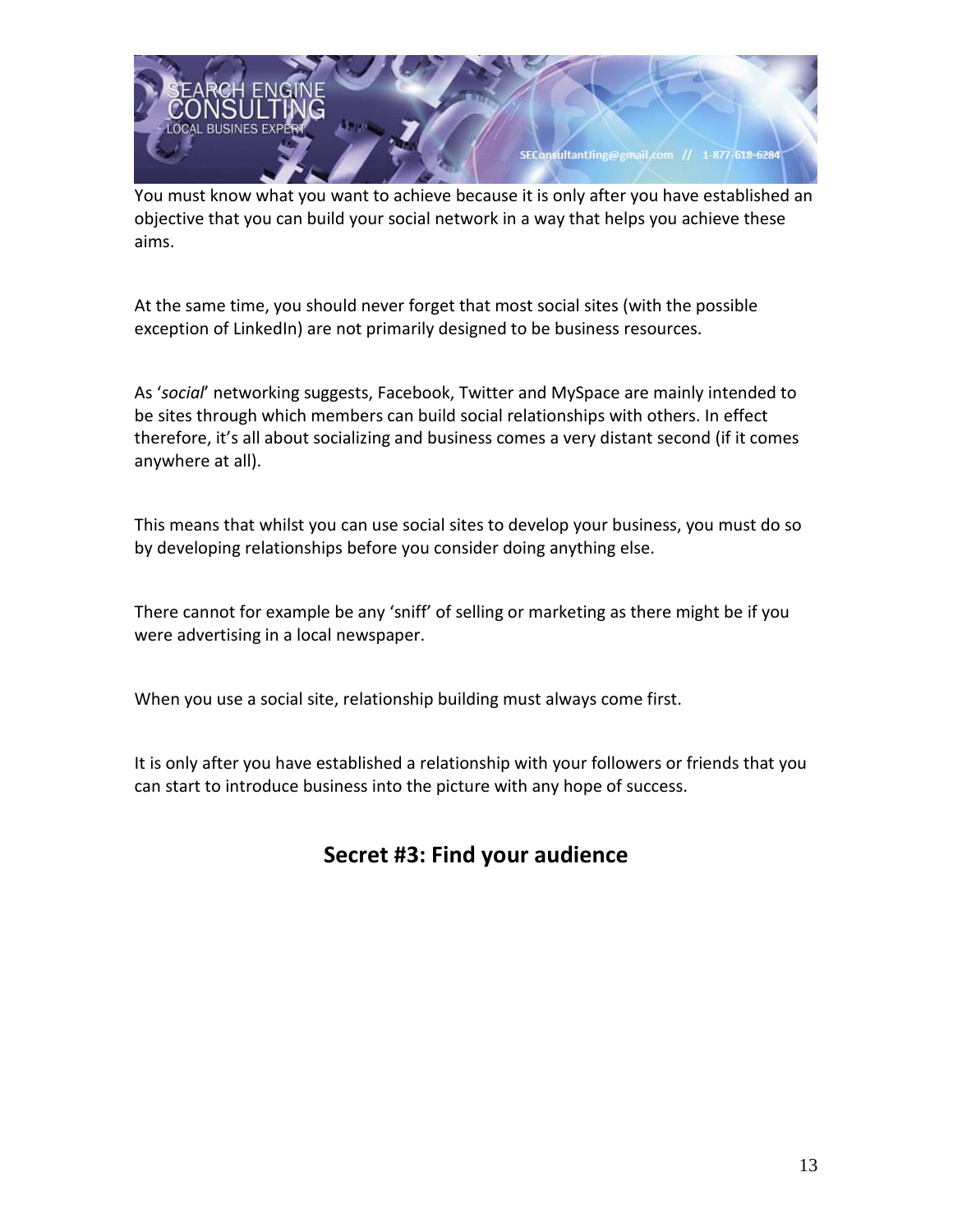

Once you know what you are trying to achieve through your social efforts, the next stage of the development process is to find the people with whom you should be networking.

This is critical because in a global social milieu populated by billions of people, segmentation is crucial.

In other words, when you have identified your ideal target prospects or market, you need to put systems in place to find and make contact with these people.

To an extent, because of the size and popularity of the major social sites, you can almost always find other site members who fit your perfect customer or contact profile pretty much to the letter.

Indeed, many of the social sites make it extremely easy to find these people making it extremely easy to find the kind of people that you want to include in your network.

For instance, both Twitter and MySpace provide tools that enable you to find people in your local area by searching using the name of your local town or city.

To do this with Twitter, use the ['Search Twitter'](http://search.twitter.com/) utility by typing in the name of your local town or city: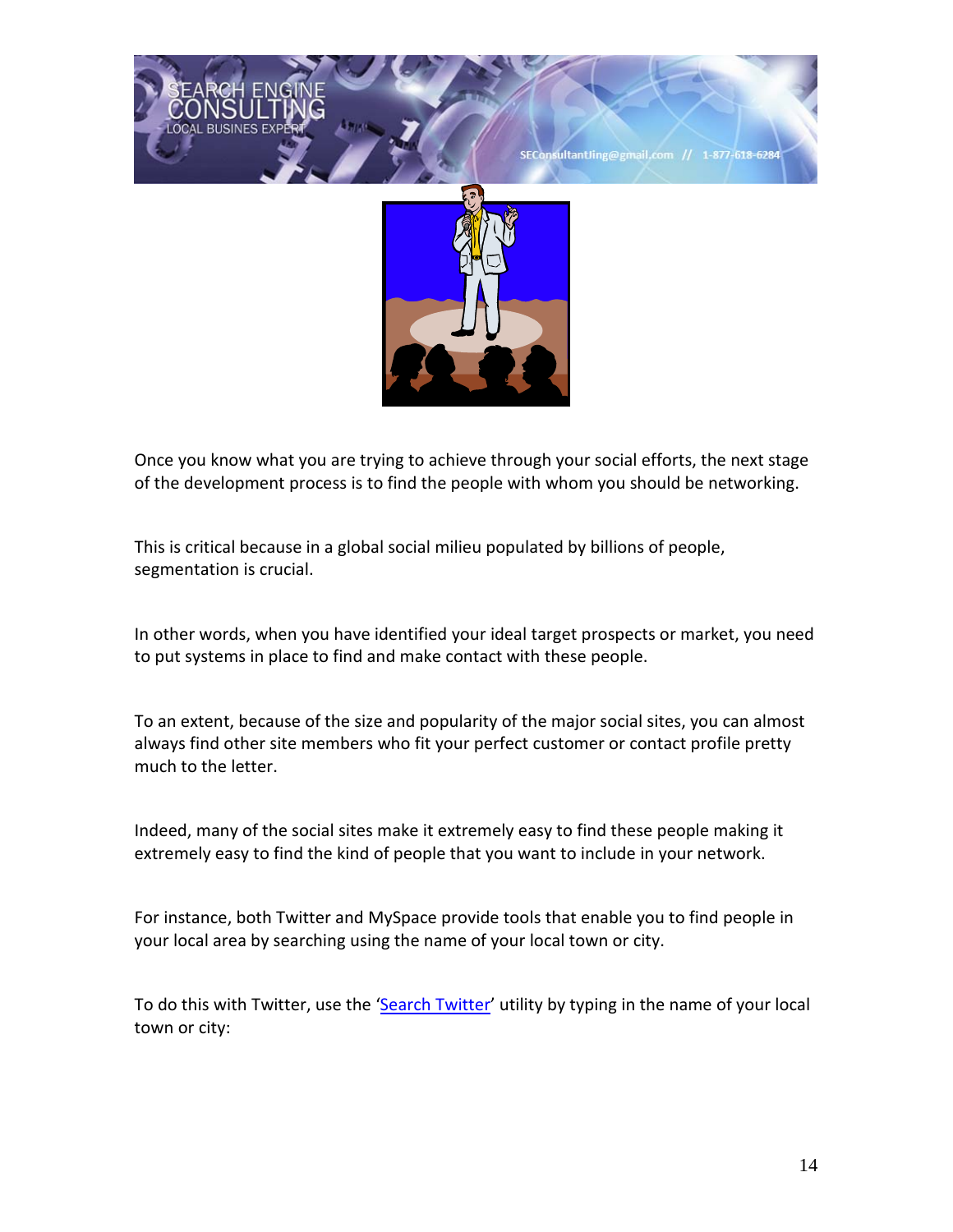

This will produce a list of Twitter users in your chosen town or city.

You could however narrow the search down still further by using something like 'Chicago lawyer' if you were looking for contacts in a particular profession as an example.

Similarly, you use the standard MySpace search utility at the top right of the homepage to search for people by 'local' address:



It is therefore possible to find people by categories or groups using the major social sites.

This does of course assume that you are going to limit your social networking to the major sites only. Depending upon your target market, this may not be the most appropriate method of networking.

For instance, there are some social sites that cater to specific demographics which might be more in tune with your business requirements.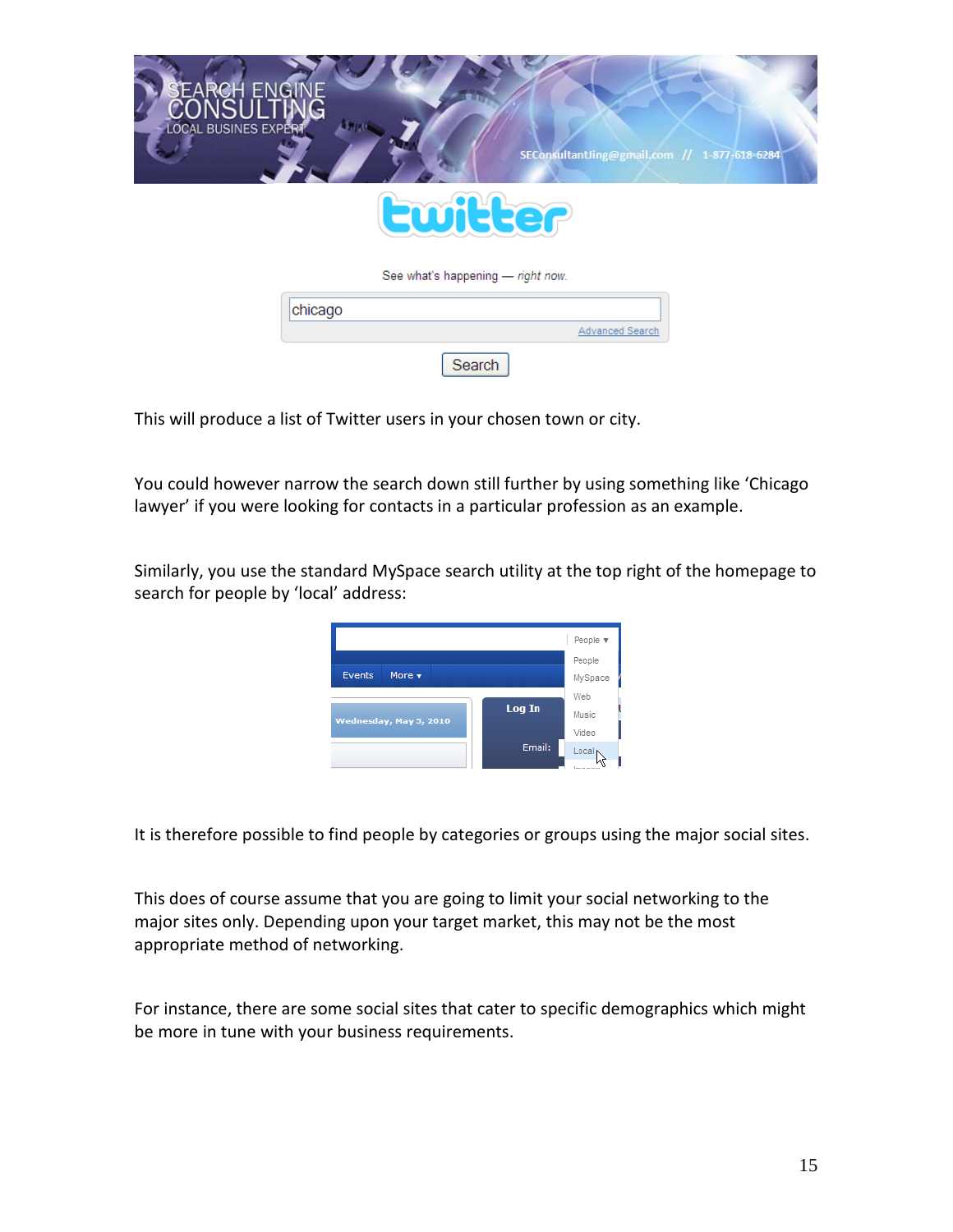

As an example, if your ideal target market is slightly older and well educated, then [Gather.com](http://www.gather.com/) might be a better site to be involved with than Facebook or Twitter.

<span id="page-15-0"></span>Similarly, if you are selling to Moms, then it might be that [The Wise Mommy](http://thewisemommy.com/) works better for you than any more mainstream social site.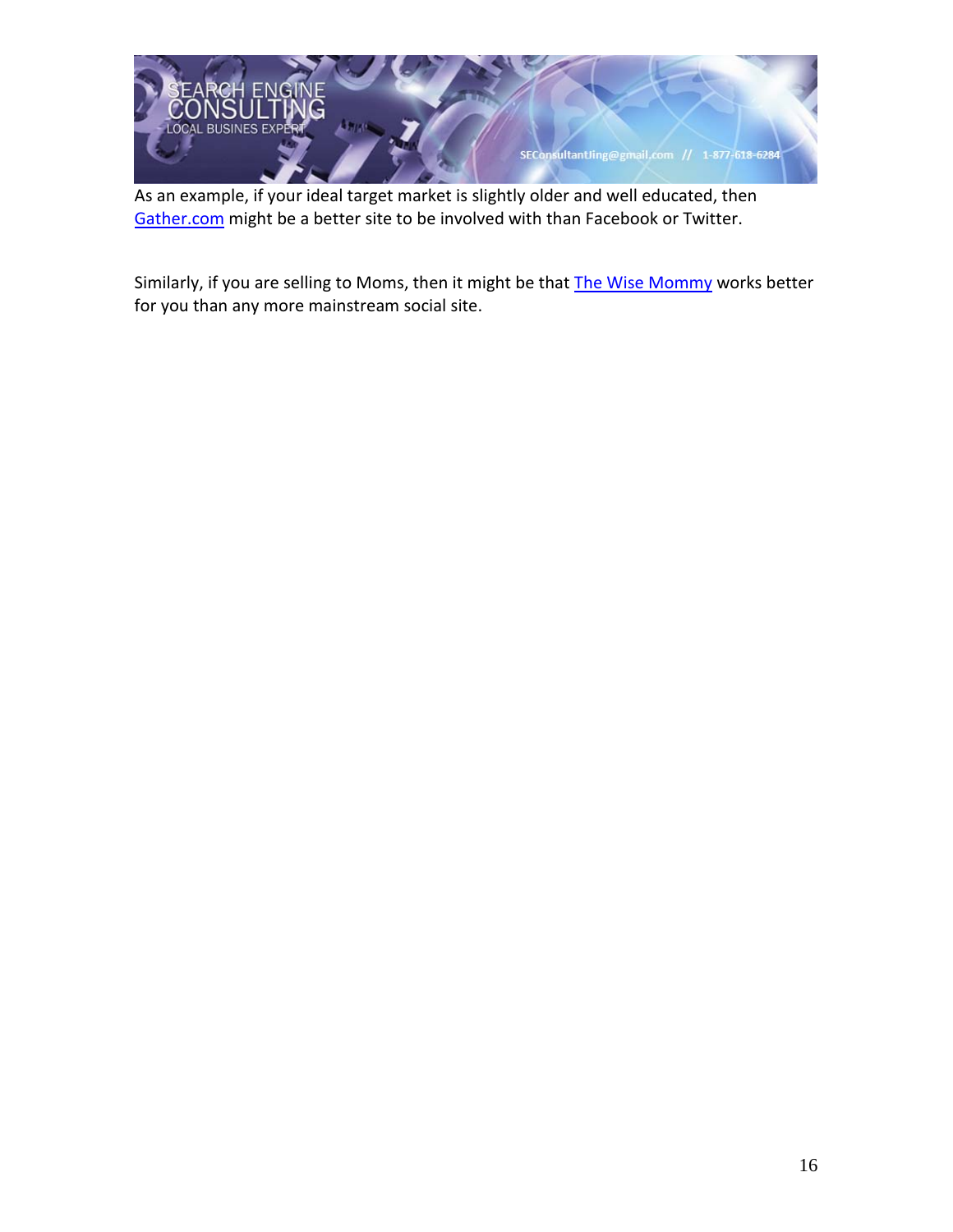

**Secret #4: Be part of the community**



Used properly, social networking is a terrific way of developing your local business contacts and influence. However, as suggested previously, there is a right way and a wrong way of doing this…

The main thing to appreciate is that whilst other social site members do not necessarily object to you developing your business socially, you must play by the rules if you are to do so effectively.

What this essentially means is that before you start any kind of business development, you must become an active, useful member of the community.

Consider it this way.

When you first join a social site, you are a stranger in a community of millions of people, many of whom have been actively involved for many years.

As social sites are free to join, every site has been 'spammed' at some point in the past and therefore existing members have a healthy skepticism about the value that new community members will add.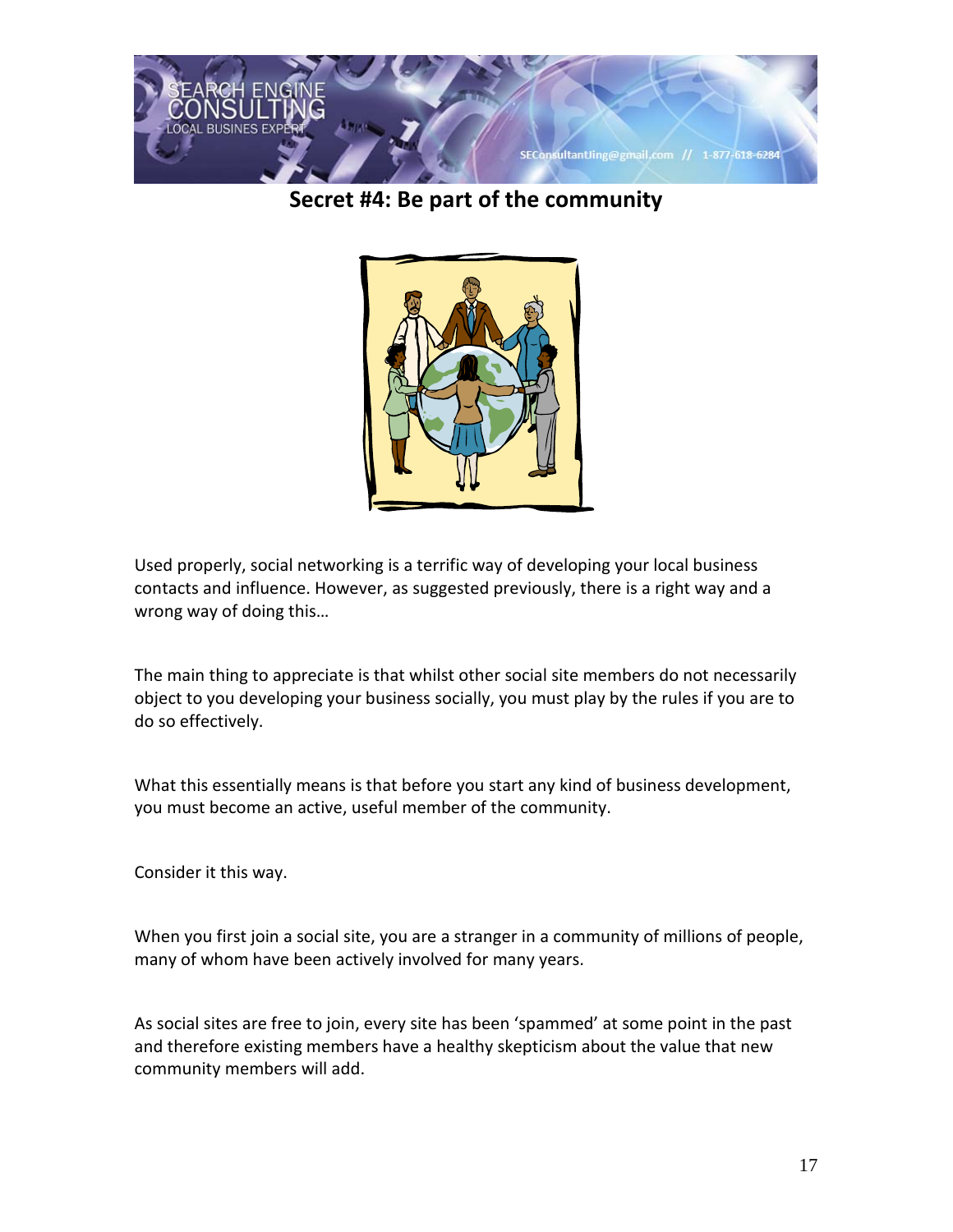

As a result, it is incumbent upon you to go out of your way to become a valued community member who provides something of real worth to other members before you begin thinking about developing your business socially.

In other words, you have to earn the trust and respect of other social site members first. It is only after you have done so that they will begin to take what you add to the site seriously without questioning it.

However, once you have 'earned your stripes' by playing the social 'game' in the right manner for a reasonable period of time, you will have earned the trust and respect of others.

At this point, you can begin to mention your business activities safe in the knowledge that many members will be interested in what you have to say.

If on the other hand you plunge straight in by talking business, business, business from the beginning, you don't merit anything.

You are therefore wasting your time.

This is not a small, unimportant point.

<span id="page-17-0"></span>On the contrary, becoming a valued member of the community before you start your business development is probably the #1 key to doing so successfully in the long term.

#### **Secret #5: It's an open community…**

One of the biggest attractions of social networking as a long-term business development resource is the ability to 'meet' hundreds of new people that you would in all probability never meet otherwise.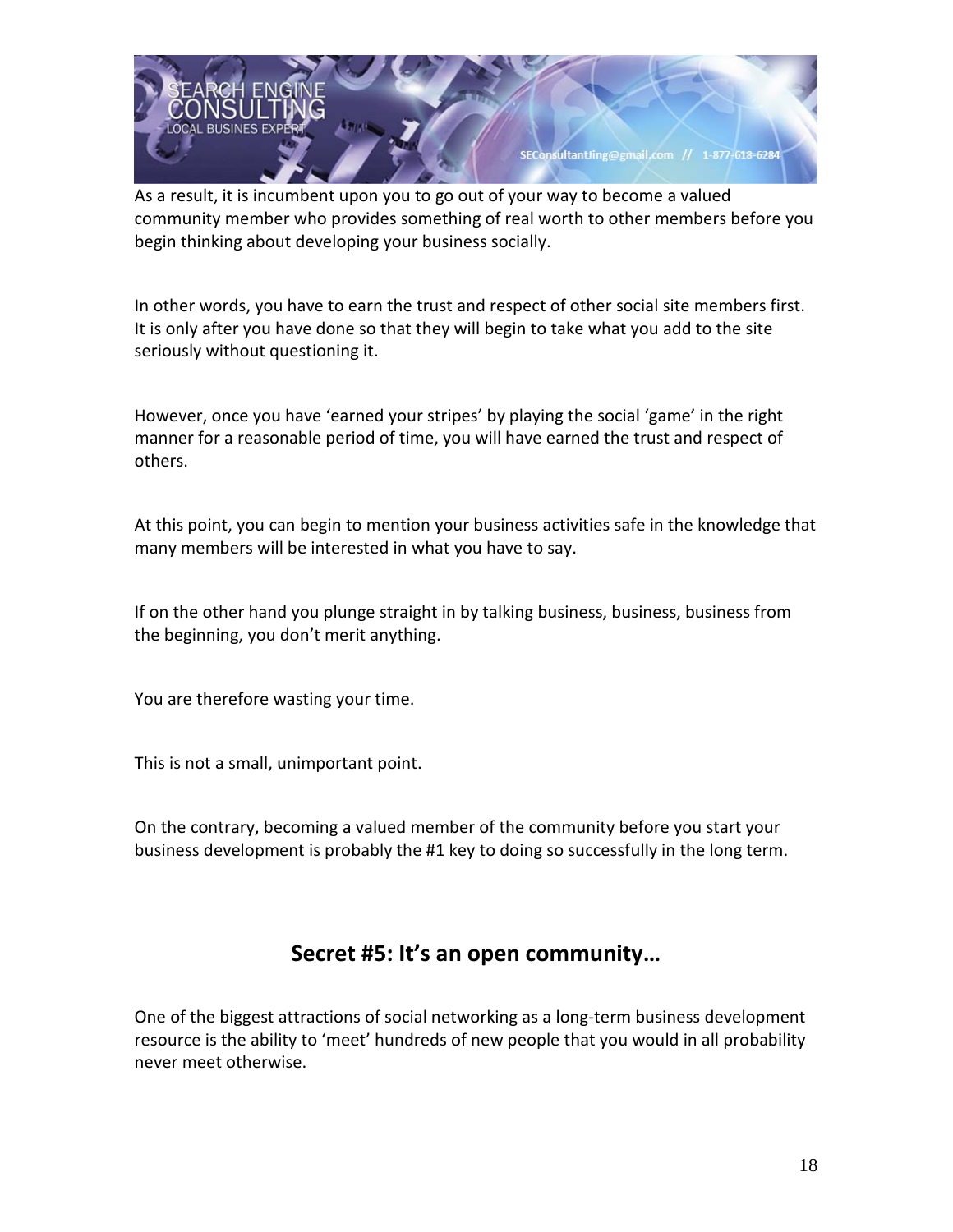

To begin with, the overwhelming majority of members of any new social site you join will be strangers. Nevertheless, it is remarkably easy to turn many of se strangers into friends or followers very quickly as long as you adopt the right approach from the outset.

Perhaps most critically, if you want to get the best out of social networking, you must be willing to be open, friendly and receptive with other members.

This primarily means being happy to accept friend requests from other members even if the people who are making these requests are not the kind of people to whom you believe you will be able to market further down the road.

The fact is that although it might be tempting to reject incoming requests from people who appear to be unlikely to be of value to your business, doing so is an extremely shortsighted strategy for a couple of reasons.

Firstly, although your first impression of an individual who has made a friend or follow request might be that they have nothing to offer your business, you really don't know this for a fact.

All you have is the information that they have added to the site, plus, you also have no way of knowing where their life will take them in the future either.

Consequently, every incoming friend request is worth accepting because you never know which of these friends will ultimately become your best customers.

Secondly, accepting all incoming requests comes back to being a valuable member of the community.

Most social sites work on the basis that when another member is a friend or follower, they see all of your outgoing messages. Who knows who will find the contents of your messages most valuable?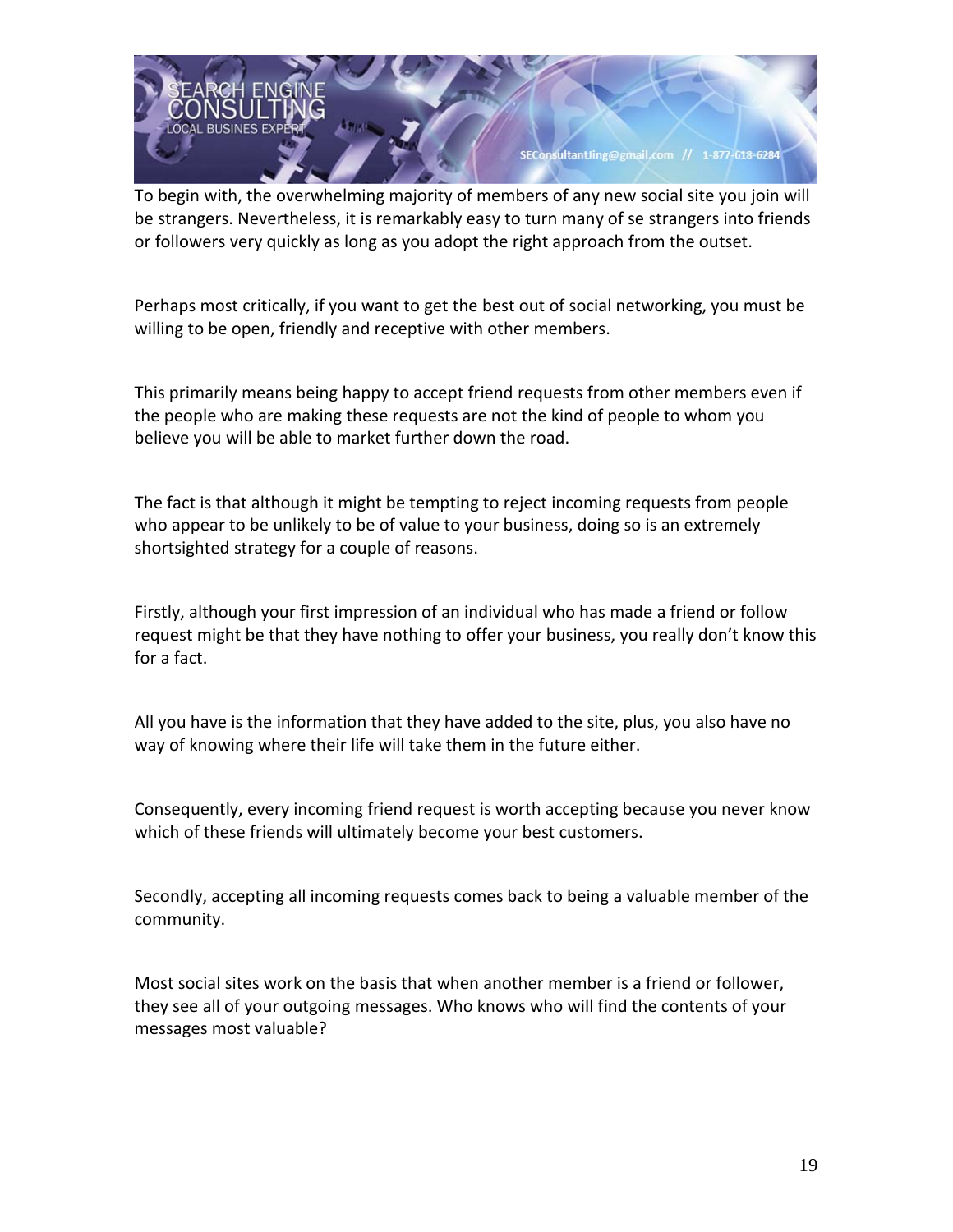

Hence, the wider your social net is spread, the greater the value you are providing to the community tends to be.

Finally, wiser and older members of the community are likely to see your willingness to accept incoming friend requests as a mark of the kind of community member you really are.

Consequently, the more friendly and receptive you can be to other members, the more highly regarded you are likely to become.

It is also important that you do whatever you can to be as 'real' a person as you can possibly be. This helps other members relate to you which in turn helps to develop and expand your social network.

For this reason, make sure that you add a picture (of a real person, not an avatar, cartoon or business logo) to your site profile whilst creating a profile that is friendly, humble and generally normal.

Even though you should mention your business interests in this profile, you should also highlight other facts about your life – your family, interests, hobbies, pets etc – that make you seem more like a real human being.

<span id="page-19-0"></span>Remember that the net is an incredibly impersonal medium so it pays to do whatever you can to become less of a 'cyber-person' and more real.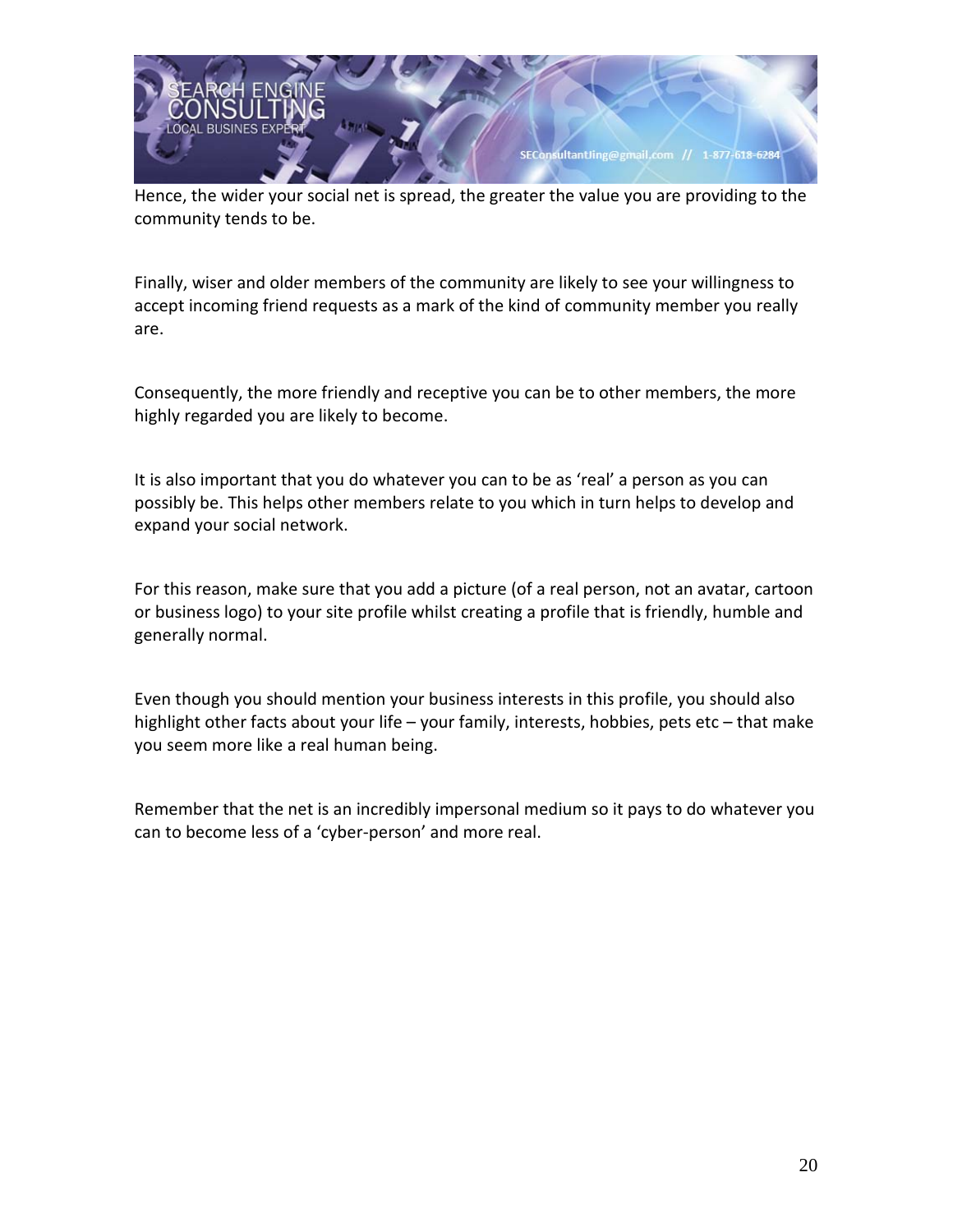

**Secret #6: Think of your readers…**



You cannot afford to forget that everything you post on a social site will be read by every member of your network.

You must therefore be very careful about what you post.

For example, you should never post information that could be seen as sensitive nor should you post hearsay as facts unless you know that they are 100% true. If you have hundreds or thousands of friends and you claim that XYZ is a fact, someone, somewhere will find you out.

Similarly, remember that humor does not travel very well and that things that maybe completely innocuous and inoffensive in your society or neighborhood could be viewed completely differently by people in other societies.

If you have any doubts whatsoever about the content that you are thinking of posting, don't do it.

It only takes one offended or upset network member to start causing ripples on the pond. In this case, it would be far too easy for your hard earned respect and credibility to fly out of the window which is something that is definitely not going to help you.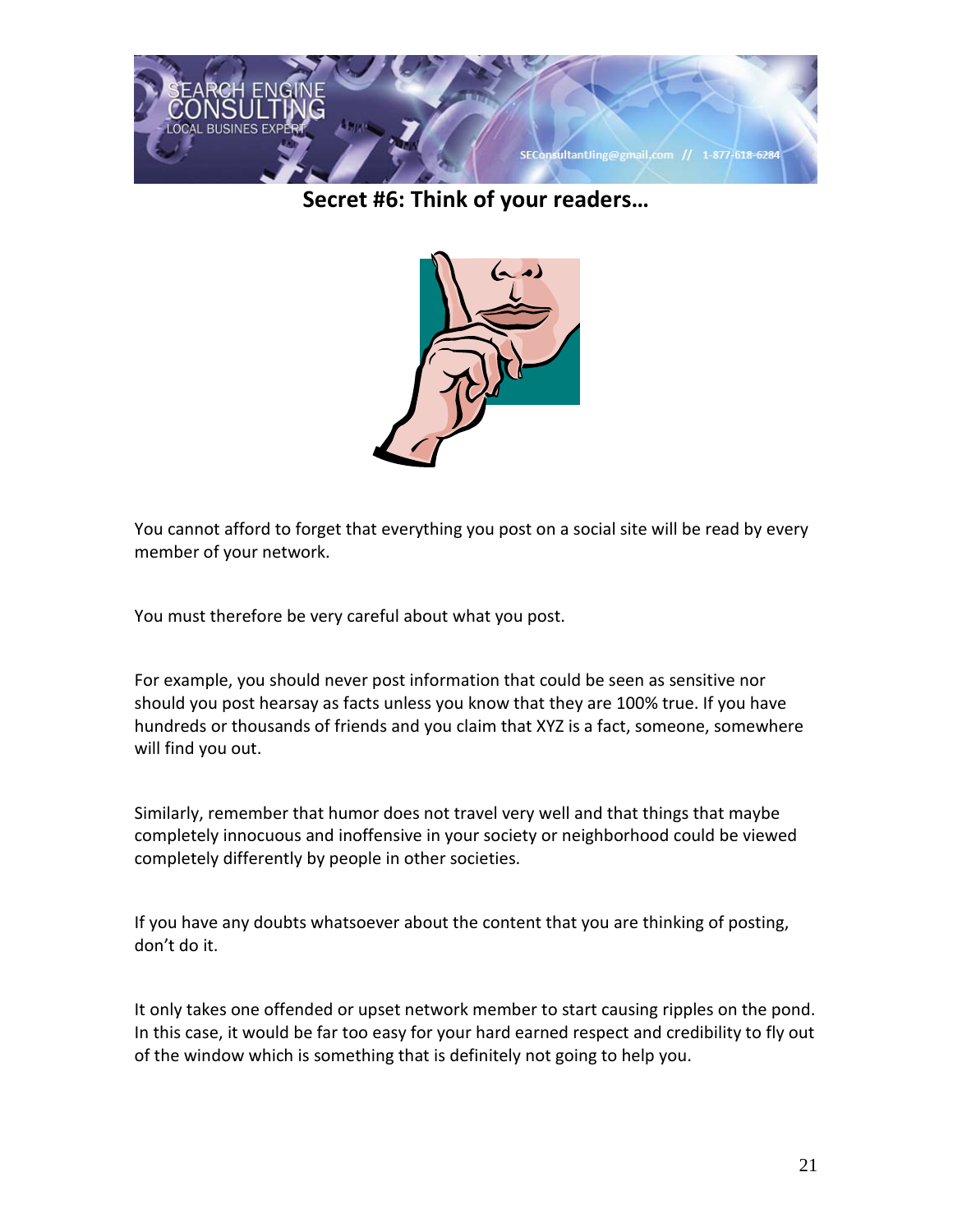<span id="page-21-0"></span>

**Secret #7: Be conversational…**



Although it is taken a lot more seriously as a business communication tool nowadays, there was a time when Twitter was generally considered to be a silly waste of time by those who thought they understood online business Communications and marketing.

Whilst these early criticisms have two large extent dissipated, the fact was that only a year or two ago, Twitter was full of members who seemed to spend all of their time telling each other what they had for breakfast, what they were going to have lunch, what they watched on TV last night and so on and so forth.

Do not fall into this seductive trap of using social sites to tell people everything you do every day. The majority of your friends or followers are not really interested in the contents of your breakfast bowl nor do they need to know that you have just got on or off the subway.

Instead, never lose sight of the fact that every time you post information to a social site, it must provide value to anyone who reads it.

So, whilst telling people that you have a special offer on ABC widgets is great if you have built a network of people who are interested in widgets, it will be of no interest whatsoever if none of your friends are 'widget people'.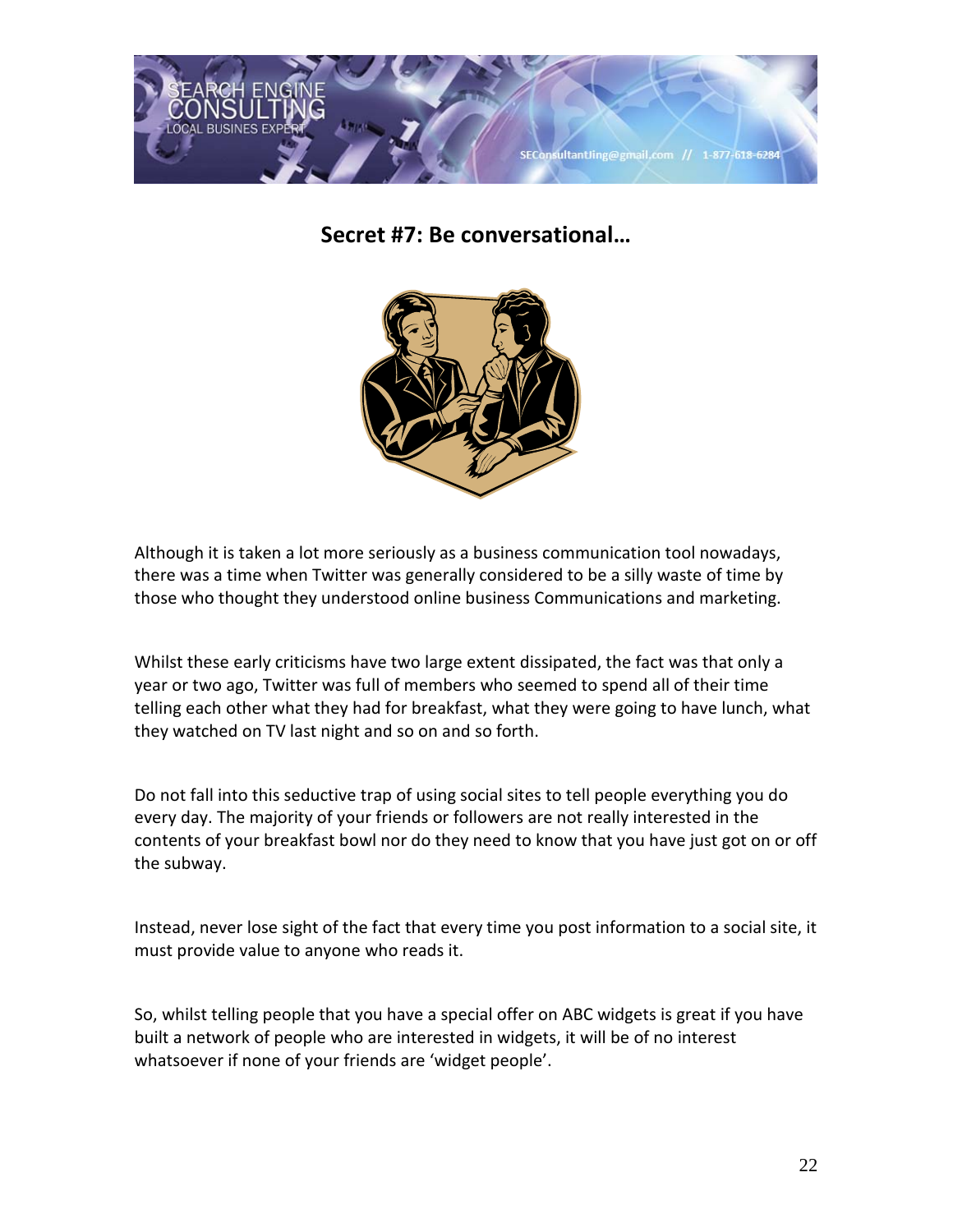

To use social networks most effectively, it is better to spend a large percentage of your time listening to or keeping an eye on what other members of your network are saying and doing rather than continually posting information yourself. This is particularly true in the early days of your community membership.

In this way, it becomes easy to be involved in the conversations and discussions of others. This helps point you in the direction of the kind of content that you should be adding to the community to provide the necessary value.

This is very important because one of the biggest questions that new business-oriented social networkers have is, what kind of content adds value?

If you spend most of your time getting involved in other people's conversations in the early days, existing members will answer this question for you.

What tends to happen is that when you start getting involved, others will reciprocate. They will actively involve you by (for example) asking questions, querying what you do and so on.

It is therefore other members who open the door to the 'inner sanctum' of the local business community rather than you trying to force it open in any way.

Always remember that in marketing terms, promoting your business using social networking is unlike anything else you have ever participated in.

It's about becoming a member of a community and having meaningful conversations with other members of the network which allows you to gradually introduce your business and activities to them.

It is definitely not about blatant promotion or selling.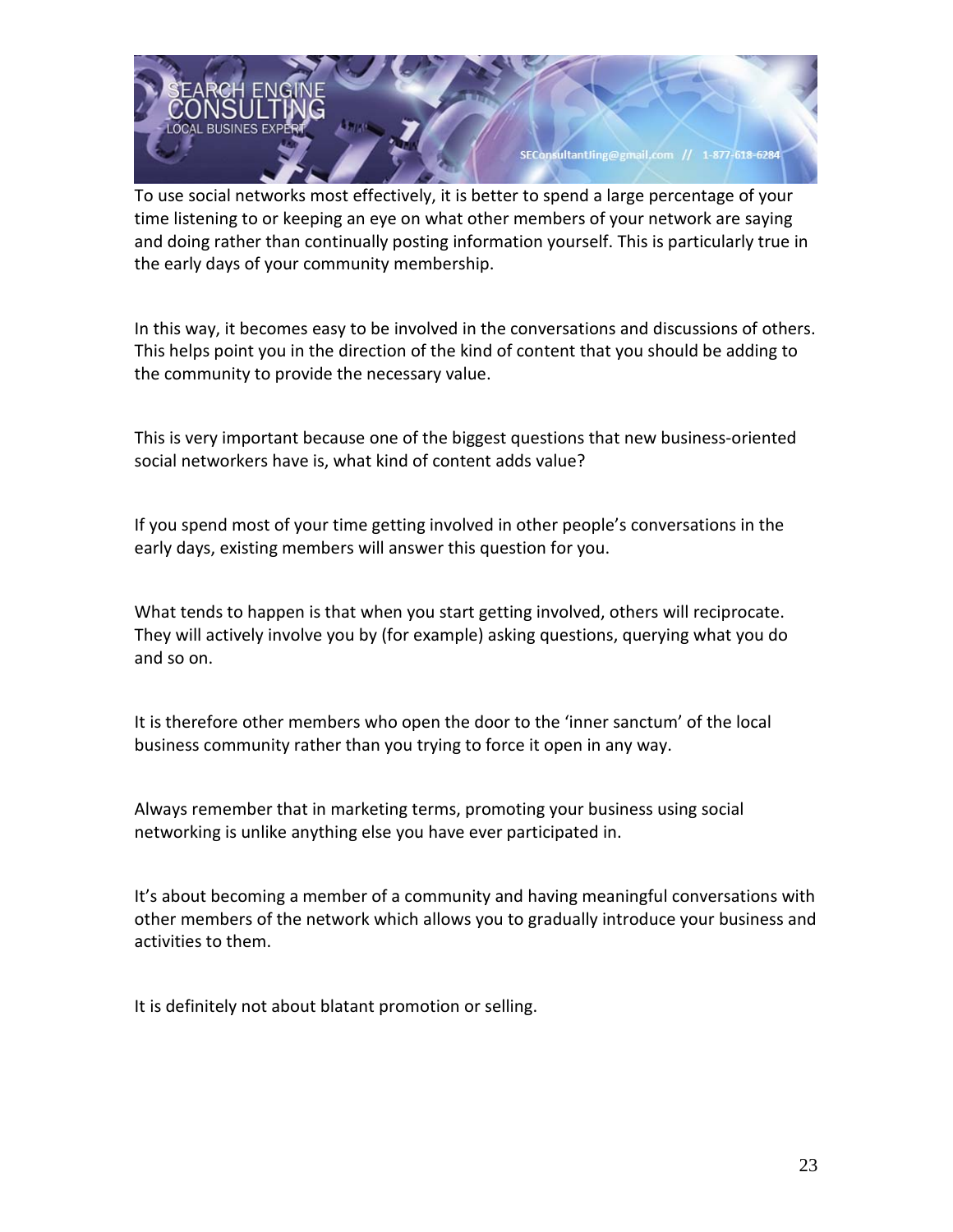

However, by engaging and building relationships with other network members, you naturally develop conversations that eventually lead to social relationships slowly morphing into the business variety.

<span id="page-23-0"></span>In other words, developing your business with social networking is all about natural, conversational marketing. Remember this simple guideline, and you won't go far wrong.